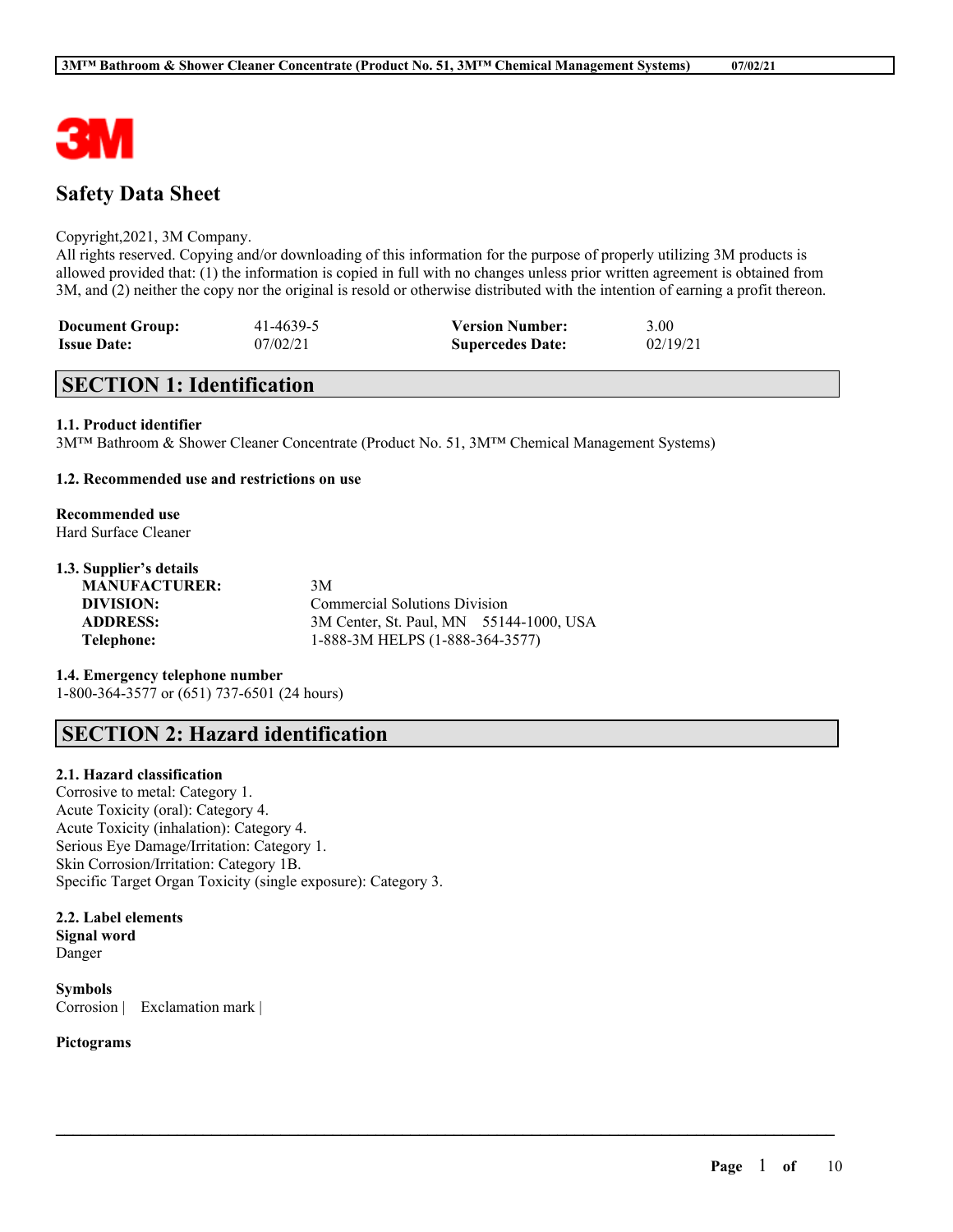

**Hazard Statements** May be corrosive to metals.

Harmful if swallowed. Causes severe skin burns and eye damage. Harmful if inhaled. May cause respiratory irritation.

#### **Precautionary Statements**

#### **Prevention:**

Keep only in original container. Do not breathe dust/fume/gas/mist/vapors/spray. Use only outdoors or in a well-ventilated area. Wear protective gloves, protective clothing, and eye/face protection. Do not eat, drink or smoke when using this product. Wash thoroughly after handling.

#### **Response:**

IF INHALED: Remove person to fresh air and keep comfortable for breathing. IF ON SKIN (or hair): Take off immediately all contaminated clothing. Rinse skin with water/shower. IF IN EYES: Rinse cautiously with water for several minutes. Remove contact lenses, if present and easy to do. Continue rinsing. Immediately call a POISON CENTER or doctor/physician. Wash contaminated clothing before reuse. IF SWALLOWED: Rinse mouth. Do NOT induce vomiting. Absorb spillage to prevent material damage.

### **Storage:**

Store in a corrosive resistant container with a resistant inner liner. Store in a well-ventilated place. Keep container tightly closed. Store locked up.

#### **Disposal:**

Dispose of contents/container in accordance with applicable local/regional/national/international regulations.

#### **2.3. Hazards not otherwise classified**

May cause chemical gastrointestinal burns. May cause chemical respiratory tract burns.

1% of the mixture consists of ingredients of unknown acute inhalation toxicity.

## **SECTION 3: Composition/information on ingredients**

| <i>Ingredient</i>          | $\mathbf{C}.\mathbf{A}.\mathbf{S}.\mathbf{No}.$ | $\frac{1}{6}$ by Wt          |
|----------------------------|-------------------------------------------------|------------------------------|
| <b>WATER</b>               | 17732-18-5                                      | $60 - 90$ Trade Secret $*$   |
| HYDROCHLORIC ACID          | 17647-01-0                                      | 10 - 30 Trade Secret $*$     |
| C9-11 ALCOHOLS Ethoxylated | 168439-46-3                                     | $0.1 - 1$ Trade Secret $*$   |
| Polystyrene                | $19003 - 53 - 6$                                | $0.1 - 0.5$ Trade Secret $*$ |

 $\mathcal{L}_\mathcal{L} = \mathcal{L}_\mathcal{L} = \mathcal{L}_\mathcal{L} = \mathcal{L}_\mathcal{L} = \mathcal{L}_\mathcal{L} = \mathcal{L}_\mathcal{L} = \mathcal{L}_\mathcal{L} = \mathcal{L}_\mathcal{L} = \mathcal{L}_\mathcal{L} = \mathcal{L}_\mathcal{L} = \mathcal{L}_\mathcal{L} = \mathcal{L}_\mathcal{L} = \mathcal{L}_\mathcal{L} = \mathcal{L}_\mathcal{L} = \mathcal{L}_\mathcal{L} = \mathcal{L}_\mathcal{L} = \mathcal{L}_\mathcal{L}$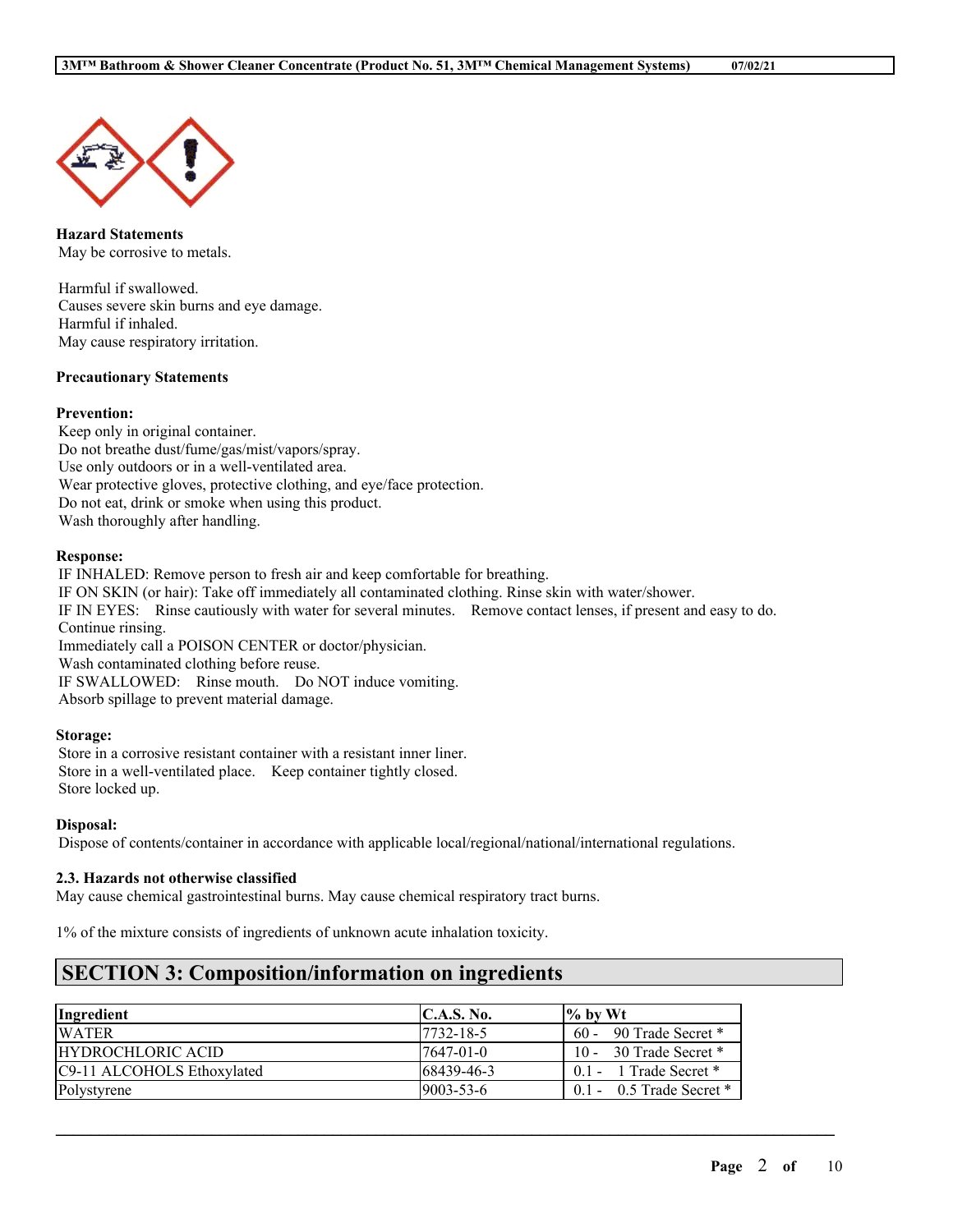| Alkyl C12-16 Dimethylbenzyl Ammonium Chloride | $168424 - 85 - 1$ | $0.05 - 0.1$ Trade Secret |
|-----------------------------------------------|-------------------|---------------------------|
|                                               |                   |                           |

\*The specific chemical identity and/or exact percentage (concentration) of this composition has been withheld as a trade secret.

# **SECTION 4: First aid measures**

#### **4.1. Description of first aid measures**

#### **Inhalation:**

Remove person to fresh air. Get immediate medical attention.

#### **Skin Contact:**

Immediately flush with large amounts of water for at least 15 minutes. Remove contaminated clothing. Get immediate medical attention. Wash clothing before reuse.

#### **Eye Contact:**

Immediately flush with large amounts of water for at least 15 minutes. Remove contact lenses if easy to do. Continue rinsing. Immediately get medical attention.

**If Swallowed:**

Rinse mouth. Do not induce vomiting. Get immediate medical attention.

#### **4.2. Most important symptoms and effects, both acute and delayed**

No critical symptoms or effects. See Section 11.1, information on toxicological effects.

## **4.3. Indication of any immediate medical attention and special treatment required**

Not applicable

# **SECTION 5: Fire-fighting measures**

#### **5.1. Suitable extinguishing media**

Non-combustible. Use a fire fighting agent suitable for surrounding fire. Use a fire fighting agent suitable for the surrounding fire.

## **5.2. Special hazards arising from the substance or mixture**

None inherent in this product.

## **Hazardous Decomposition or By-Products**

| Substance       |
|-----------------|
| Chlorine        |
| Carbon monoxide |
| Carbon dioxide  |

**5.3. Special protective actions for fire-fighters**

No special protective actions for fire-fighters are anticipated.

## **SECTION 6: Accidental release measures**

## **6.1. Personal precautions, protective equipment and emergency procedures**

Evacuate area. Ventilate the area with fresh air. For large spill, or spills in confined spaces, provide mechanical ventilation to disperse or exhaust vapors, in accordance with good industrial hygiene practice. Refer to other sections of this SDS for information regarding physical and health hazards, respiratory protection, ventilation, and personal protective equipment.

 $\mathcal{L}_\mathcal{L} = \mathcal{L}_\mathcal{L} = \mathcal{L}_\mathcal{L} = \mathcal{L}_\mathcal{L} = \mathcal{L}_\mathcal{L} = \mathcal{L}_\mathcal{L} = \mathcal{L}_\mathcal{L} = \mathcal{L}_\mathcal{L} = \mathcal{L}_\mathcal{L} = \mathcal{L}_\mathcal{L} = \mathcal{L}_\mathcal{L} = \mathcal{L}_\mathcal{L} = \mathcal{L}_\mathcal{L} = \mathcal{L}_\mathcal{L} = \mathcal{L}_\mathcal{L} = \mathcal{L}_\mathcal{L} = \mathcal{L}_\mathcal{L}$ 

## **6.2. Environmental precautions**

**Condition** During Combustion During Combustion During Combustion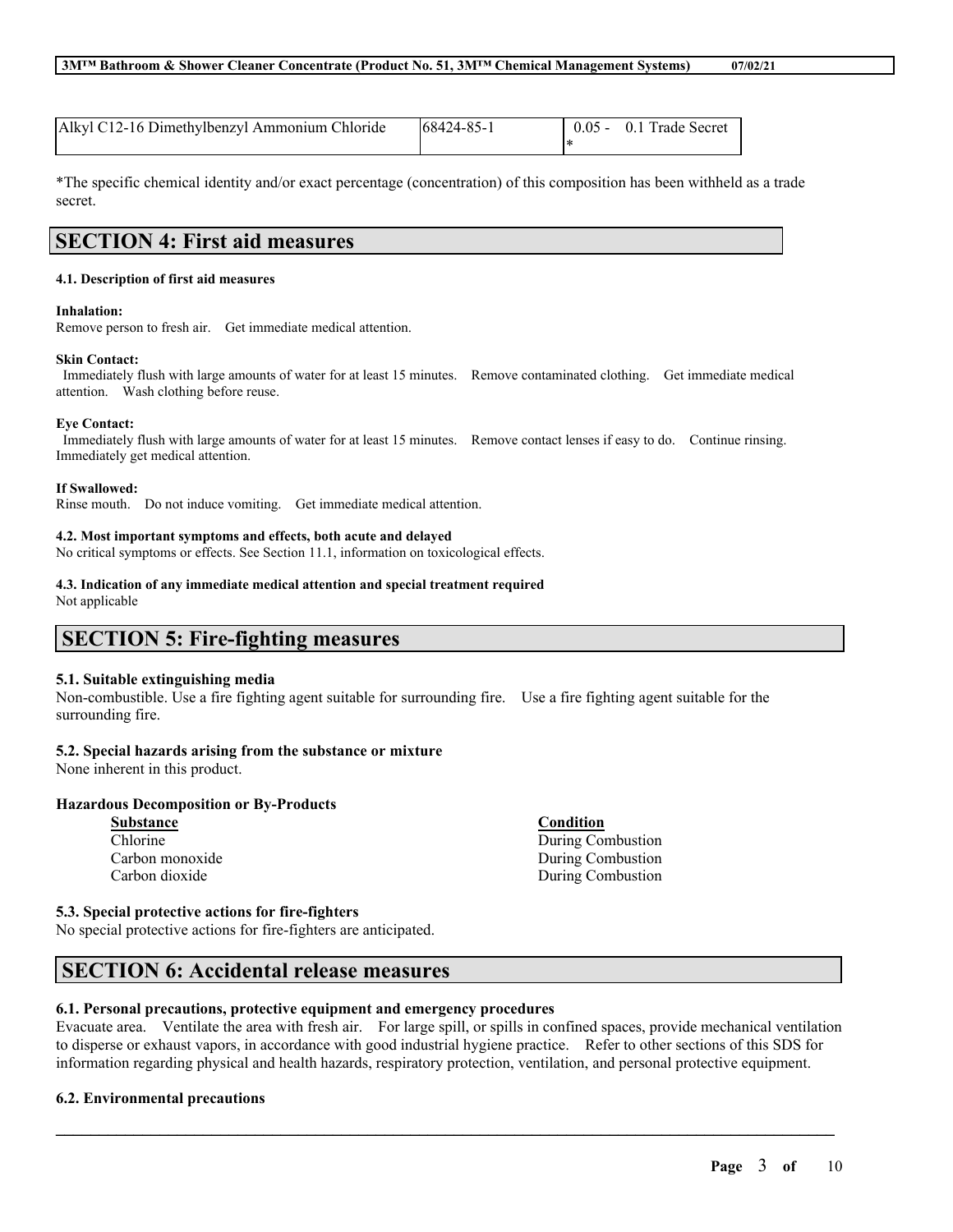Avoid release to the environment. For larger spills, cover drains and build dikes to prevent entry into sewer systems or bodies of water.

### **6.3. Methods and material for containment and cleaning up**

Contain spill. Working from around the edges of the spill inward, cover with bentonite, vermiculite, or commercially available inorganic absorbent material. Mix in sufficient absorbent until it appears dry. Remember, adding an absorbent material does not remove a physical, health, or environmental hazard. Collect as much of the spilled material as possible. Place in a metal container approved for use in transportation by appropriate authorities. The container must be lined with polyethylene plastic or contain a plastic drum liner made of polyethylene. Clean up residue with water. Cover, but do not seal for 48 hours. Dispose of collected material as soon as possible in accordance with applicable local/regional/national/international regulations.

# **SECTION 7: Handling and storage**

## **7.1. Precautions for safe handling**

For industrial/occupational use only. Not for consumer sale or use. This product is not intended to be used without prior dilution as specified on the product label. Grounding or safety shoes with electrostatic dissipating soles (ESD) are not required with a chemical dispensing system. Keep out of reach of children. Do not breathe dust/fume/gas/mist/vapors/spray. Do not get in eyes, on skin, or on clothing. Do not eat, drink or smoke when using this product. Wash thoroughly after handling. Avoid release to the environment. Wash contaminated clothing before reuse. Keep away from reactive metals (eg. Aluminum, zinc etc.) to avoid the formation of hydrogen gas that could create an explosion hazard.

#### **7.2. Conditions for safe storage including any incompatibilities**

Store in a well-ventilated place. Keep container tightly closed. Keep only in original container. Store in a corrosive resistant container with a resistant inner liner. Store away from acids. Store away from strong bases.

# **SECTION 8: Exposure controls/personal protection**

#### **8.1. Control parameters**

#### **Occupational exposure limits**

If a component is disclosed in section 3 but does not appear in the table below, an occupational exposure limit is not available for the component.

| Ingredient                                                 | C.A.S. No.   Agency |               | Limit type                    | Additional Comments      |
|------------------------------------------------------------|---------------------|---------------|-------------------------------|--------------------------|
| HYDROCHLORIC ACID                                          | 7647-01-0           | <b>LACGIH</b> | CEIL:2 ppm                    | IA4: Not class. as human |
|                                                            |                     |               |                               | I carcin                 |
| HYDROCHLORIC ACID                                          | 7647-01-0           | <b>IOSHA</b>  | $\text{[CEIL:7 mg/m3(5 ppm)}$ |                          |
| $\sim$ $\sim$ $\sim$ $\sim$ $\sim$ $\sim$<br>$\sim$ $\sim$ |                     |               |                               |                          |

ACGIH : American Conference of Governmental Industrial Hygienists

AIHA : American Industrial Hygiene Association

CMRG : Chemical Manufacturer's Recommended Guidelines

OSHA : United States Department of Labor - Occupational Safety and Health Administration

TWA: Time-Weighted-Average

STEL: Short Term Exposure Limit

CEIL: Ceiling

#### **8.2. Exposure controls**

#### **8.2.1. Engineering controls**

NOTE: When used with a chemical dispensing system as directed, special ventilation is not required. Use general dilution ventilation and/or local exhaust ventilation to control airborne exposures to below relevant Exposure Limits and/or control dust/fume/gas/mist/vapors/spray. If ventilation is not adequate, use respiratory protection equipment.

 $\mathcal{L}_\mathcal{L} = \mathcal{L}_\mathcal{L} = \mathcal{L}_\mathcal{L} = \mathcal{L}_\mathcal{L} = \mathcal{L}_\mathcal{L} = \mathcal{L}_\mathcal{L} = \mathcal{L}_\mathcal{L} = \mathcal{L}_\mathcal{L} = \mathcal{L}_\mathcal{L} = \mathcal{L}_\mathcal{L} = \mathcal{L}_\mathcal{L} = \mathcal{L}_\mathcal{L} = \mathcal{L}_\mathcal{L} = \mathcal{L}_\mathcal{L} = \mathcal{L}_\mathcal{L} = \mathcal{L}_\mathcal{L} = \mathcal{L}_\mathcal{L}$ 

### **8.2.2. Personal protective equipment (PPE)**

## **Eye/face protection**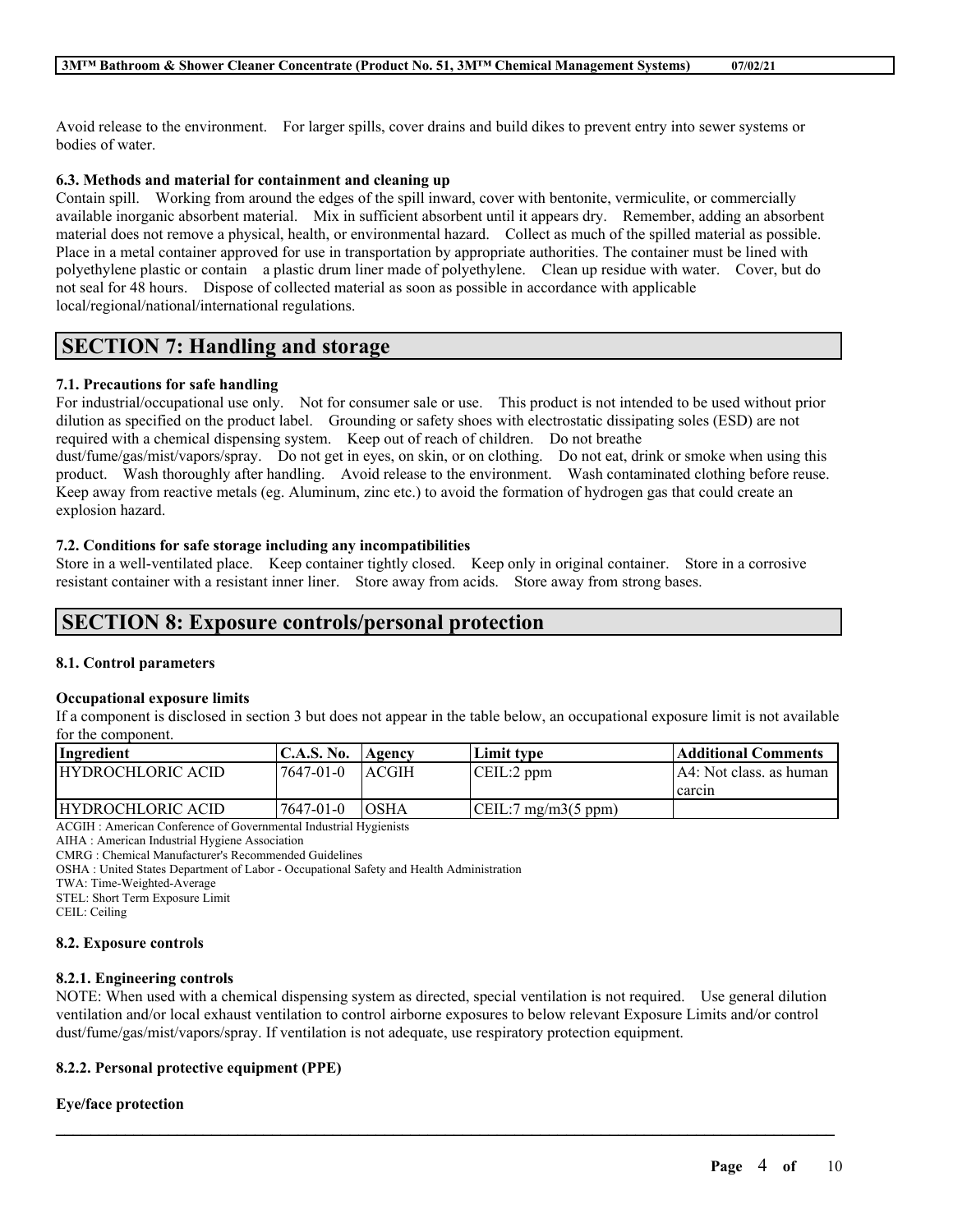NOTE: When used with a chemical dispensing system as directed, eye contact with the concentrate is not expected to occur. If the product is not used with a chemical dispensing system or if there is an accidental release, wear protective eye/face protection. Select and use eye/face protection to prevent contact based on the results of an exposure assessment. The following eye/face protection(s) are recommended:

Full Face Shield Indirect Vented Goggles

### **Skin/hand protection**

NOTE: When used with a chemical dispensing system as directed, skin contact with the concentrate is not expected to occur. If product is not used with a chemical dispensing system or if there is an accidental release:

Select and use gloves and/or protective clothing approved to relevant local standards to prevent skin contact based on the results of an exposure assessment. Selection should be based on use factors such as exposure levels, concentration of the substance or mixture, frequency and duration, physical challenges such as temperature extremes, and other use conditions. Consult with your glove and/or protective clothing manufacturer for selection of appropriate compatible gloves/protective clothing.

Gloves made from the following material(s) are recommended: Butyl Rubber Neoprene

Nitrile Rubber

If this product is used in a manner that presents a higher potential for exposure (eg. spraying, high splash potential etc.), then use of protective coveralls may be necessary.

If product is not used with a chemical dispensing system or if there is an accidental release:

Select and use body protection to prevent contact based on the results of an exposure assessment. The following protective clothing material(s) are recommended:

Apron – Butyl rubber Apron - Neoprene Apron – Nitrile

**Respiratory protection**

NOTE: When used with a chemical dispensing system as directed, respiratory protection is not required.

If product is not used with a chemical dispensing system or if there is an accidental release:

An exposure assessment may be needed to decide if a respirator is required. If a respirator is needed, use respirators as part of a full respiratory protection program. Based on the results of the exposure assessment, select from the following respirator type(s) to reduce inhalation exposure:

 $\mathcal{L}_\mathcal{L} = \mathcal{L}_\mathcal{L} = \mathcal{L}_\mathcal{L} = \mathcal{L}_\mathcal{L} = \mathcal{L}_\mathcal{L} = \mathcal{L}_\mathcal{L} = \mathcal{L}_\mathcal{L} = \mathcal{L}_\mathcal{L} = \mathcal{L}_\mathcal{L} = \mathcal{L}_\mathcal{L} = \mathcal{L}_\mathcal{L} = \mathcal{L}_\mathcal{L} = \mathcal{L}_\mathcal{L} = \mathcal{L}_\mathcal{L} = \mathcal{L}_\mathcal{L} = \mathcal{L}_\mathcal{L} = \mathcal{L}_\mathcal{L}$ 

Half facepiece or full facepiece air-purifying respirator suitable for organic vapors or acid gases

For questions about suitability for a specific application, consult with your respirator manufacturer.

# **SECTION 9: Physical and chemical properties**

## **9.1. Information on basic physical and chemical properties**

| Appearance                     |                   |
|--------------------------------|-------------------|
| <b>Physical state</b>          | Liquid            |
| Color                          | White             |
| <b>Specific Physical Form:</b> | Liquid            |
| Odor                           | Pungent Odor      |
| Odor threshold                 | No Data Available |
| pН                             | $\leq 1$          |
| <b>Melting point</b>           | Not Applicable    |
| <b>Boiling Point</b>           | $210 \text{°F}$   |
| <b>Flash Point</b>             | No flash point    |
|                                |                   |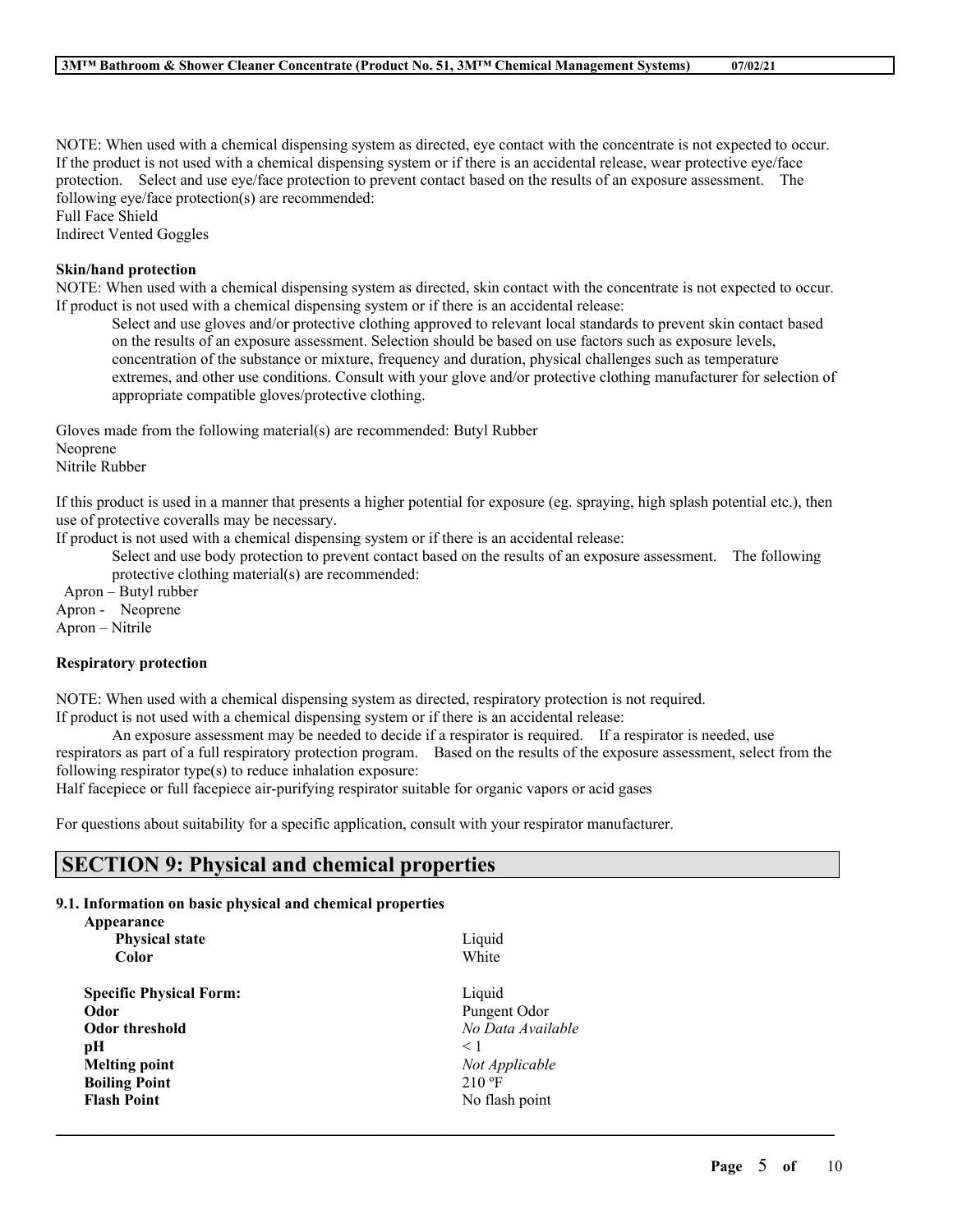| <b>Evaporation rate</b>                | No Data Available        |
|----------------------------------------|--------------------------|
| <b>Flammability (solid, gas)</b>       | Not Applicable           |
| <b>Flammable Limits(LEL)</b>           | Not Applicable           |
| <b>Flammable Limits(UEL)</b>           | Not Applicable           |
| <b>Vapor Pressure</b>                  | No Data Available        |
| <b>Vapor Density</b>                   | No Data Available        |
| Density                                | No Data Available        |
| <b>Specific Gravity</b>                | 1.112 $[RefStd:WATER=1]$ |
| Solubility in Water                    | Complete                 |
| Solubility- non-water                  | No Data Available        |
| Partition coefficient: n-octanol/water | No Data Available        |
| <b>Autoignition temperature</b>        | Not Applicable           |
| <b>Decomposition temperature</b>       | No Data Available        |
| Viscosity                              | No Data Available        |
| <b>Volatile Organic Compounds</b>      | $0.01\%$ weight          |
| Percent volatile                       | No Data Available        |
|                                        |                          |

## **SECTION 10: Stability and reactivity**

#### **10.1. Reactivity**

This material may be reactive with certain agents under certain conditions - see the remaining headings in this section.

#### **10.2. Chemical stability**

Stable.

#### **10.3. Possibility of hazardous reactions**

Hazardous polymerization will not occur.

**10.4. Conditions to avoid** Not determined

# **10.5. Incompatible materials**

Strong bases

#### **10.6. Hazardous decomposition products**

**Substance Condition**

None known.

Refer to section 5.2 for hazardous decomposition products during combustion.

# **SECTION 11: Toxicological information**

The information below may not be consistent with the material classification in Section 2 if specific ingredient **classifications are mandated by a competent authority. In addition, toxicological data on ingredients may not be** reflected in the material classification and/or the signs and symptoms of exposure, because an ingredient may be present below the threshold for labeling, an ingredient may not be available for exposure, or the data may not be **relevant to the material as a whole.**

**11.1. Information on Toxicological effects**

**Signs and Symptoms of Exposure**

Based on test data and/or information on the components, this material may produce the following health effects:

 $\mathcal{L}_\mathcal{L} = \mathcal{L}_\mathcal{L} = \mathcal{L}_\mathcal{L} = \mathcal{L}_\mathcal{L} = \mathcal{L}_\mathcal{L} = \mathcal{L}_\mathcal{L} = \mathcal{L}_\mathcal{L} = \mathcal{L}_\mathcal{L} = \mathcal{L}_\mathcal{L} = \mathcal{L}_\mathcal{L} = \mathcal{L}_\mathcal{L} = \mathcal{L}_\mathcal{L} = \mathcal{L}_\mathcal{L} = \mathcal{L}_\mathcal{L} = \mathcal{L}_\mathcal{L} = \mathcal{L}_\mathcal{L} = \mathcal{L}_\mathcal{L}$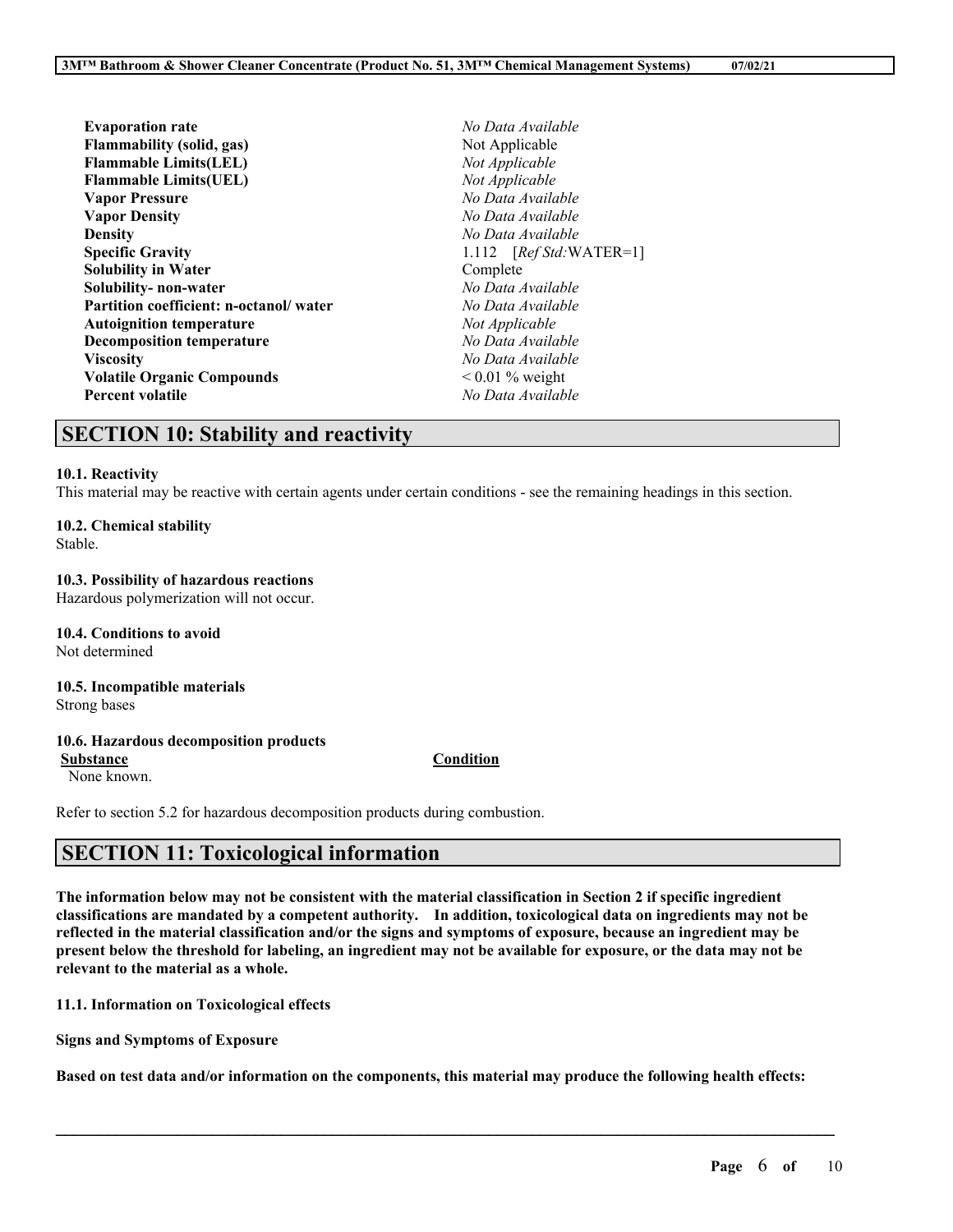### **Inhalation:**

Harmful if inhaled. Respiratory Tract Corrosion: Signs/symptoms may include nasal discharge, severe nose and throat pain, chest tightness and pain, coughing up blood, wheezing, and breathlessness, possibly progressing to respiratory failure.

#### **Skin Contact:**

Corrosive (Skin Burns): Signs/symptoms may include localized redness, swelling, itching, intense pain, blistering, ulceration, and tissue destruction.

### **Eye Contact:**

Corrosive (Eye Burns): Signs/symptoms may include cloudy appearance of the cornea, chemical burns, severe pain, tearing, ulcerations, significantly impaired vision or complete loss of vision.

#### **Ingestion:**

Harmful if swallowed. Gastrointestinal Corrosion: Signs/symptoms may include severe mouth, throat and abdominal pain; nausea; vomiting; and diarrhea; blood in the feces and/or vomitus may also be seen.

#### **Toxicological Data**

If a component is disclosed in section 3 but does not appear in a table below, either no data are available for that endpoint or the data are not sufficient for classification.

#### **Acute Toxicity**

| Route       | <b>Species</b> | Value                                              |
|-------------|----------------|----------------------------------------------------|
| Inhalation- |                | No data available; calculated ATE1 - 5 mg/l        |
| Dust/Mist(4 |                |                                                    |
| hr)         |                |                                                    |
| Ingestion   |                | No data available; calculated ATE300 - 2,000 mg/kg |
| Dermal      | Rabbit         | $LD50 > 5,010$ mg/kg                               |
| Inhalation- | Rat            | $LC50$ 1 mg/l                                      |
| Dust/Mist   |                |                                                    |
| (4 hours)   |                |                                                    |
| Ingestion   | Rat            | LD50<br>$238 \text{ mg/kg}$                        |
| Dermal      | Rabbit         | $LD50 > 2,000$ mg/kg                               |
| Ingestion   | Rat            | LD50 $1,378 \text{ mg/kg}$                         |
| Dermal      | Rabbit         | $LD50 > 2,000$ mg/kg                               |
| Ingestion   | Rat            | $LD50 > 5,000$ mg/kg                               |
| Dermal      | Rabbit         | LD50<br>$645 \text{ mg/kg}$                        |
| Ingestion   | Rat            | LD50<br>$366 \text{ mg/kg}$                        |
|             |                |                                                    |

 $ATE = acute$  toxicity estimate

#### **Skin Corrosion/Irritation**

| Name                       | <b>Species</b> | Value                     |
|----------------------------|----------------|---------------------------|
|                            |                |                           |
| <b>HYDROCHLORIC ACID</b>   | Human          | Corrosive                 |
| C9-11 ALCOHOLS Ethoxylated | Rabbit         | Irritant                  |
| Polystyrene                | Professio      | No significant irritation |
|                            | nal            |                           |
|                            | judgeme        |                           |
|                            | nt             |                           |

#### **Serious Eye Damage/Irritation**

| Name                       | <b>Species</b> | Value     |
|----------------------------|----------------|-----------|
|                            |                |           |
| <b>HYDROCHLORIC ACID</b>   | Rabbit         | Corrosive |
| C9-11 ALCOHOLS Ethoxylated | Professio      | Corrosive |
|                            | nal            |           |
|                            | judgeme        |           |
|                            | nt             |           |

#### **Skin Sensitization**

| $\sim$<br>Name | $\sim$<br><b>Species</b> | 'alue |
|----------------|--------------------------|-------|
|                |                          |       |
|                |                          |       |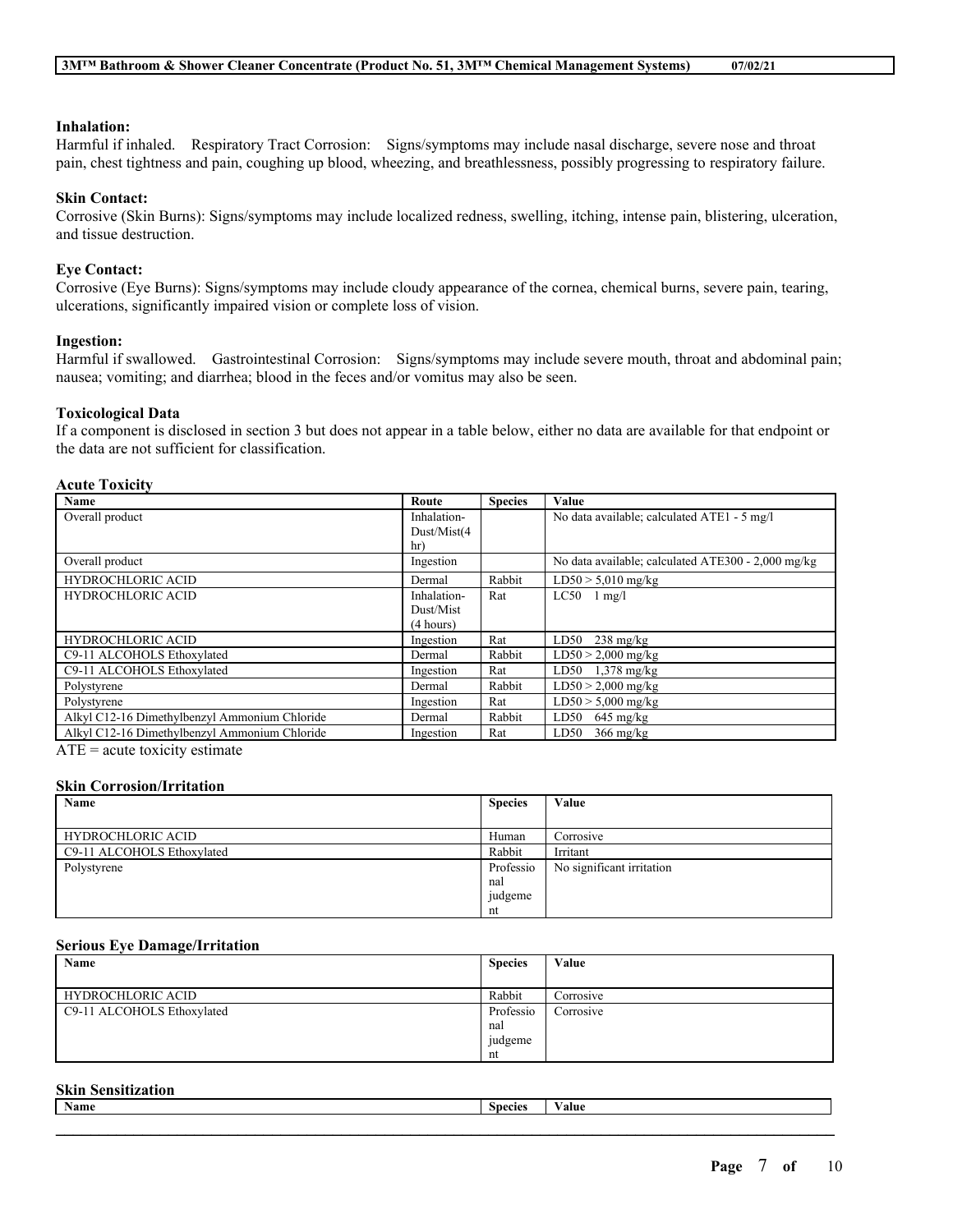| <b>HYDROCHLORIC ACID</b>   | Human<br>and | Not classified |
|----------------------------|--------------|----------------|
|                            | animal       |                |
| C9-11 ALCOHOLS Ethoxylated | Guinea       | Not classified |
|                            | pig          |                |

#### **Respiratory Sensitization**

For the component/components, either no data are currently available or the data are not sufficient for classification.

#### **Germ Cell Mutagenicity**

| Name                       | Route    | Value                                          |
|----------------------------|----------|------------------------------------------------|
|                            |          |                                                |
| <b>HYDROCHLORIC ACID</b>   | In Vitro | Some positive data exist, but the data are not |
|                            |          | sufficient for classification                  |
| C9-11 ALCOHOLS Ethoxylated | In Vitro | Not mutagenic                                  |
| Polystyrene                | In Vitro | Not mutagenic                                  |

### **Carcinogenicity**

| Name                     | Route     | <b>Species</b> | Value                                          |
|--------------------------|-----------|----------------|------------------------------------------------|
| <b>HYDROCHLORIC ACID</b> | Not       | Human          | Some positive data exist, but the data are not |
|                          | Specified | and            | sufficient for classification                  |
|                          |           | animal         |                                                |
| Polystyrene              | Not       | Rat            | Some positive data exist, but the data are not |
|                          | Specified |                | sufficient for classification                  |

## **Reproductive Toxicity**

## **Reproductive and/or Developmental Effects**

| Name                       | Route  | Value                                  | <b>Species</b> | <b>Test Result</b>            | <b>Exposure</b><br><b>Duration</b> |
|----------------------------|--------|----------------------------------------|----------------|-------------------------------|------------------------------------|
| C9-11 ALCOHOLS Ethoxylated | Dermal | Not classified for female reproduction | Rat            | NOAEL 250<br>mg/kg/day        | 2 generation                       |
| C9-11 ALCOHOLS Ethoxylated | Dermal | Not classified for development         | Rat            | <b>NOAEL 250</b><br>mg/kg/day | 2 generation                       |
| C9-11 ALCOHOLS Ethoxylated | Dermal | Not classified for male reproduction   | Rat            | <b>NOAEL 100</b><br>mg/kg/day | 2 generation                       |

### **Target Organ(s)**

#### **Specific Target Organ Toxicity - single exposure**

| Name                        | Route      | Target Organ(s)        | Value                             | <b>Species</b> | <b>Test Result</b> | <b>Exposure</b> |
|-----------------------------|------------|------------------------|-----------------------------------|----------------|--------------------|-----------------|
|                             |            |                        |                                   |                |                    | <b>Duration</b> |
| <b>HYDROCHLORIC ACID</b>    | Inhalation | respiratory irritation | May cause respiratory irritation  |                | <b>NOAEL Not</b>   |                 |
|                             |            |                        |                                   |                | available          |                 |
| C <sub>9</sub> -11 ALCOHOLS | Inhalation | respiratory irritation | Some positive data exist, but the | Not            | <b>NOAEL Not</b>   | not available   |
| Ethoxylated                 |            |                        | data are not sufficient for       | available      | available          |                 |
|                             |            |                        | classification                    |                |                    |                 |

### **Specific Target Organ Toxicity - repeated exposure**

| Name                          | Route  | Target Organ(s)                                     | Value          | <b>Species</b> | <b>Test Result</b>     | Exposure<br><b>Duration</b> |
|-------------------------------|--------|-----------------------------------------------------|----------------|----------------|------------------------|-----------------------------|
| C9-11 ALCOHOLS<br>Ethoxylated | Dermal | kidney and/or<br>bladder<br>hematopoietic<br>system | Not classified | Rat            | NOAEL 125<br>mg/kg/day | weeks                       |

#### **Aspiration Hazard**

For the component/components, either no data are currently available or the data are not sufficient for classification.

## Please contact the address or phone number listed on the first page of the SDS for additional toxicological information **on this material and/or its components.**

 $\mathcal{L}_\mathcal{L} = \mathcal{L}_\mathcal{L} = \mathcal{L}_\mathcal{L} = \mathcal{L}_\mathcal{L} = \mathcal{L}_\mathcal{L} = \mathcal{L}_\mathcal{L} = \mathcal{L}_\mathcal{L} = \mathcal{L}_\mathcal{L} = \mathcal{L}_\mathcal{L} = \mathcal{L}_\mathcal{L} = \mathcal{L}_\mathcal{L} = \mathcal{L}_\mathcal{L} = \mathcal{L}_\mathcal{L} = \mathcal{L}_\mathcal{L} = \mathcal{L}_\mathcal{L} = \mathcal{L}_\mathcal{L} = \mathcal{L}_\mathcal{L}$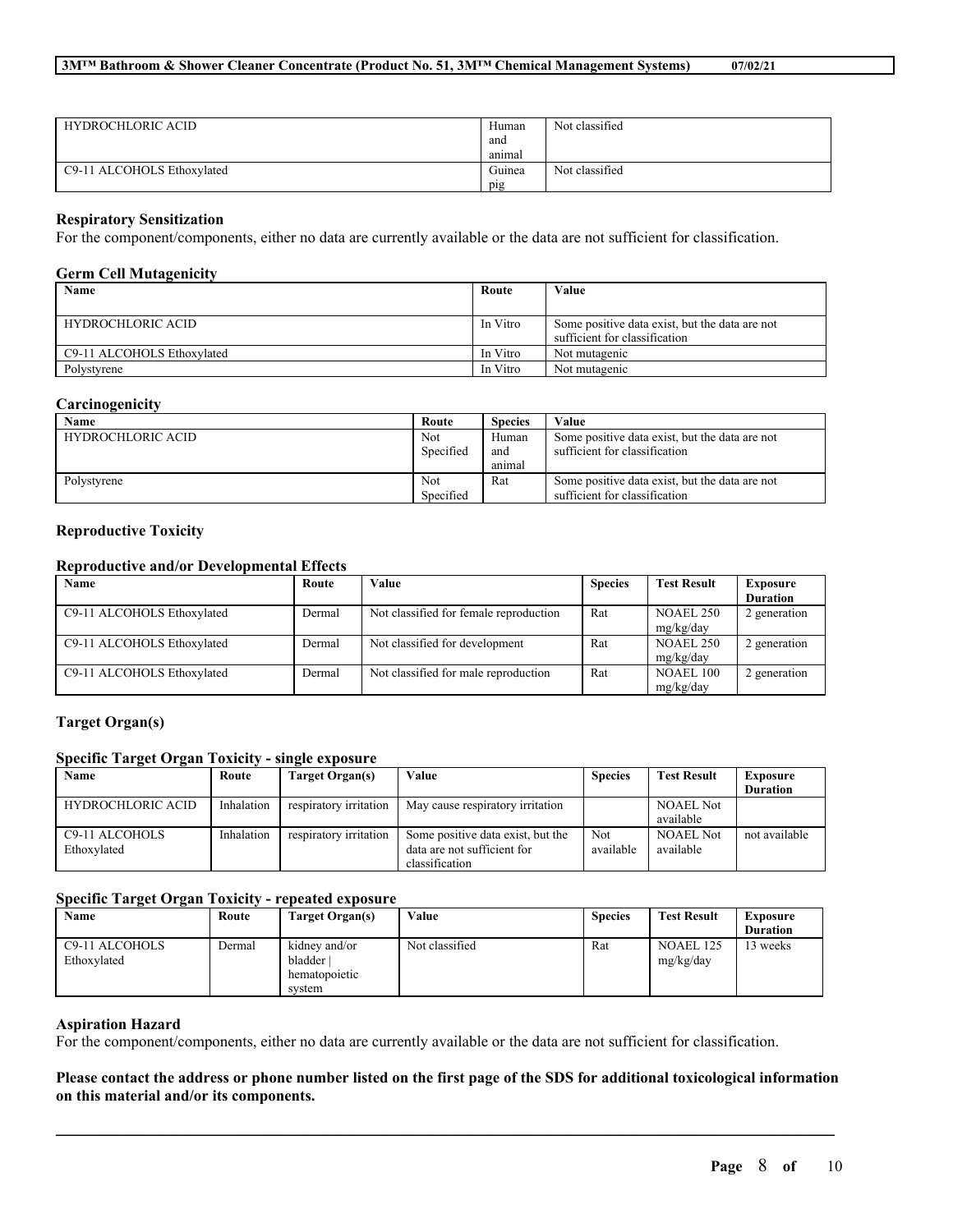# **SECTION 12: Ecological information**

## **Ecotoxicological information**

Please contact the address or phone number listed on the first page of the SDS for additional ecotoxicological information on this material and/or its components.

## **Chemical fate information**

Please contact the address or phone number listed on the first page of the SDS for additional chemical fate information on this material and/or its components.

# **SECTION 13: Disposal considerations**

## **13.1. Disposal methods**

Dispose of contents/ container in accordance with the local/regional/national/international regulations.

Dispose of waste product in a permitted industrial waste facility. Empty drums/barrels/containers used for transporting and handling hazardous chemicals (chemical substances/mixtures/preparations classified as Hazardous as per applicable regulations) shall be considered, stored, treated & disposed of as hazardous wastes unless otherwise defined by applicable waste regulations. Consult with the respective regulating authorities to determine the available treatment and disposal facilities.

## **EPA Hazardous Waste Number (RCRA):** D002 (Corrosive)

# **SECTION 14: Transport Information**

For Transport Information, please visit http://3M.com/Transportinfo or call 1-800-364-3577 or 651-737-6501.

# **SECTION 15: Regulatory information**

## **15.1. US Federal Regulations**

## **EPCRA 311/312 Hazard Classifications:**

**Physical Hazards** Corrosive to metal

| <b>Health Hazards</b>                                        |
|--------------------------------------------------------------|
| Acute toxicity                                               |
| Hazard Not Otherwise Classified (HNOC)                       |
| Serious eye damage or eye irritation                         |
| Skin Corrosion or Irritation                                 |
| Specific target organ toxicity (single or repeated exposure) |

## Section 313 Toxic Chemicals subject to the reporting requirements of that section and 40 CFR part 372 (EPCRA):

 $\mathcal{L}_\mathcal{L} = \mathcal{L}_\mathcal{L} = \mathcal{L}_\mathcal{L} = \mathcal{L}_\mathcal{L} = \mathcal{L}_\mathcal{L} = \mathcal{L}_\mathcal{L} = \mathcal{L}_\mathcal{L} = \mathcal{L}_\mathcal{L} = \mathcal{L}_\mathcal{L} = \mathcal{L}_\mathcal{L} = \mathcal{L}_\mathcal{L} = \mathcal{L}_\mathcal{L} = \mathcal{L}_\mathcal{L} = \mathcal{L}_\mathcal{L} = \mathcal{L}_\mathcal{L} = \mathcal{L}_\mathcal{L} = \mathcal{L}_\mathcal{L}$ 

| Ingredient        | C.A.S. No | $\%$ by Wt           |  |  |
|-------------------|-----------|----------------------|--|--|
| HYDROCHLORIC ACID | 7647-01-0 | Trade Secret 10 - 30 |  |  |

## **15.2. State Regulations**